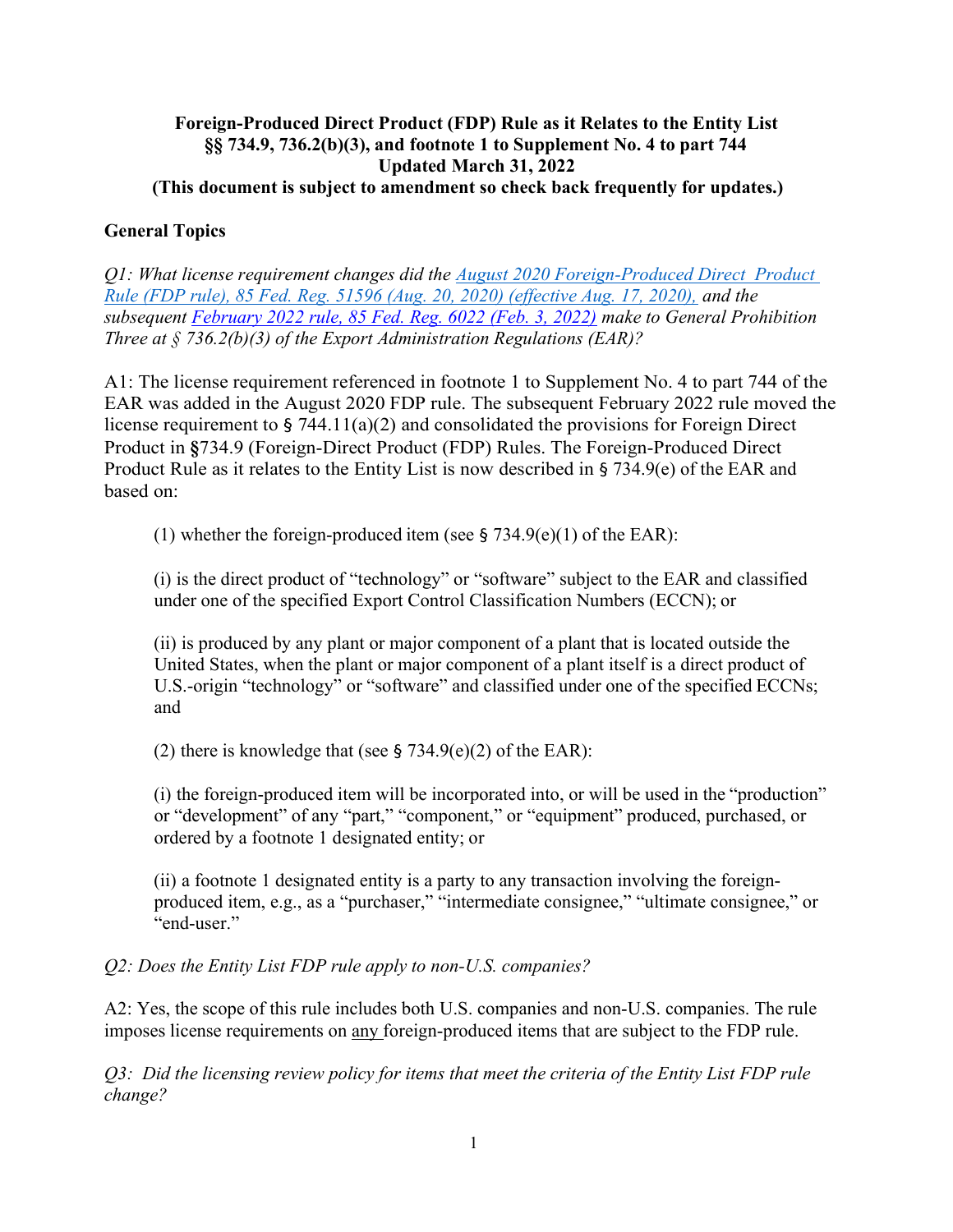A3: Yes, the August 2020 rule changed the licensing review policy. License applications for foreign-produced items subject to the EAR under § 734.9(e) that are capable of supporting the "development" or "production" of telecom systems, equipment and devices at only below the 5G level (e.g., 4G, 3G, etc.) will be reviewed on a case-by-case basis (see § 744.11(a)(2) of the EAR). All other license applications will be reviewed using the license review policy in the license requirement column of the Entity List for each footnote 1-designated entity, which is presumption of denial.

# Types of Items

Q1: Does the Entity List FDP rule only cover semiconductors?

A1: No. The rule applies to any item that meets the criteria of  $\S 734.9(e)(1)$  of the EAR.

Q2: Does the Entity List FDP rule capture foreign-produced EAR99 items that are a direct product of non- U.S.-origin technology or software that is not subject to the EAR?

A2: Such a foreign-produced item could be within the scope of § 734.9(e)(ii), which applies to items "produced by" equipment described in that paragraph. Thus, if the equipment (which includes testing equipment) covered by  $\S$  734.9(e)(ii) is used to produce the foreign-produced item, such an item is covered.

Q3: Does the Entity List FDP rule apply to finished and unfinished wafers?

A3: Yes, it applies to both finished and unfinished wafers.

Q4: Would a wafer be subject to the EAR if the finished integrated circuit or a higher-level assembly incorporating the finished integrated circuit is exported from abroad, reexported or transferred to a footnote 1 designated entity?

A4: If the wafer meets the criteria of § 734.9(e)(1) and the wafer maker has "knowledge" that a footnote 1 designated entity is a party to the transaction involving the finished integrated circuit or higher-level assembly incorporating such wafer, then a license is required to export from abroad the wafer to the integrated circuit manufacturer. Either the wafer maker or the integrated circuit manufacturer may apply for the license, see Q17 through Q21 below.

Q5: Would the wafer require a license if no items within the manufacturing process, including the wafer, finished integrated circuit, or higher-level assembly incorporating the finished integrated circuit, are reexported or transferred to a footnote 1 designated entity (i.e., all production work is handled by a non-footnote 1 designated entity and no items are ever sent to a footnote 1 designated entity)?

A5: Yes, it is possible that the wafer would be subject to a license requirement because it is a FDP that meets the criteria of § 734.9(e) and a footnote 1 designated entity, while not the end user or ultimate consignee, is another party to the transaction, e.g., as a "purchaser," "intermediate consignee," or order party.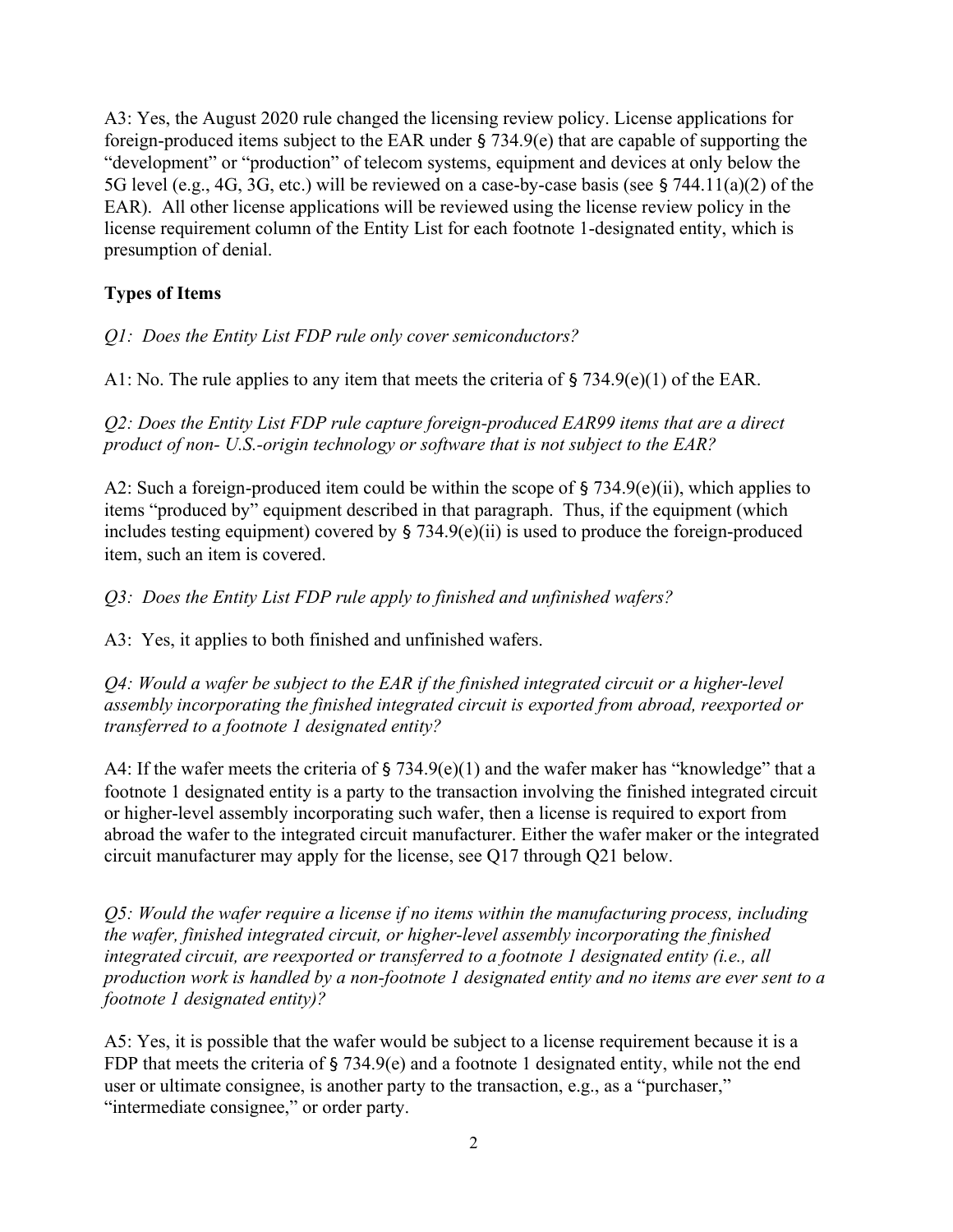# Prior Exports

Q1: Aside from the savings clause, does the Entity List FDP rule require a license for the servicing or repair of an item lawfully exported prior to the implementation of the August 2020 FDP rule?

A1: The FDP rule does not require a license for such transactions though parties need to review other provisions of the EAR to determine if a license is required for such transactions, such as a replacement part for equipment at a footnote 1 designated entity (see Supplement No. 4 to part 744 of the EAR).

# Plant/Major Component

Q1: Is the definition of "plant" in the Entity List FDP rule limited to wafer foundries or outsourced semiconductor assembly and test facilities (OSATs)?

A1: No. While wafers and semiconductors produced by the equipment described in § 734.9(e)(1)(ii) of the EAR are clearly covered by the FDP rule, § 734.9(e)(1)(ii) refers to any foreign-produced "item" produced with such equipment.

Q2: What types of back-end assembly, testing and inspection equipment are considered "essential to the production of" semiconductor products and therefore a "major component of a plant"? Would BIS provide a list of the specific types of equipment that it considers to be "essential"?

A2: The term "production," as defined in § 772.1 of the EAR, includes equipment needed for any production stage, including testing. Parties producing items should assess the function of equipment in the production process to determine whether it is essential. BIS is not in a position to provide a list of equipment.

# De Minimis

Q1: If a part that is subject to the EAR pursuant to the FDP rules is incorporated into a larger foreign product, does it make the larger item subject to the EAR?

A1: While incorporation of a part that is subject to the EAR pursuant to the Entity List FDP rule does not necessarily make the larger foreign product subject to the EAR, the larger item must be evaluated to determine whether it is subject to the other foreign direct product provisions in § 734.9), or the *de minimis* rules in § 734.4 of the EAR.

# Supply Chain

Q1: Company A is selling items subject to the FDP rules to Company B, which will incorporate a percentage of Company A's items into products that are not subject to the FDP rules (or otherwise subject to the EAR). Company A knows that some Company B products are destined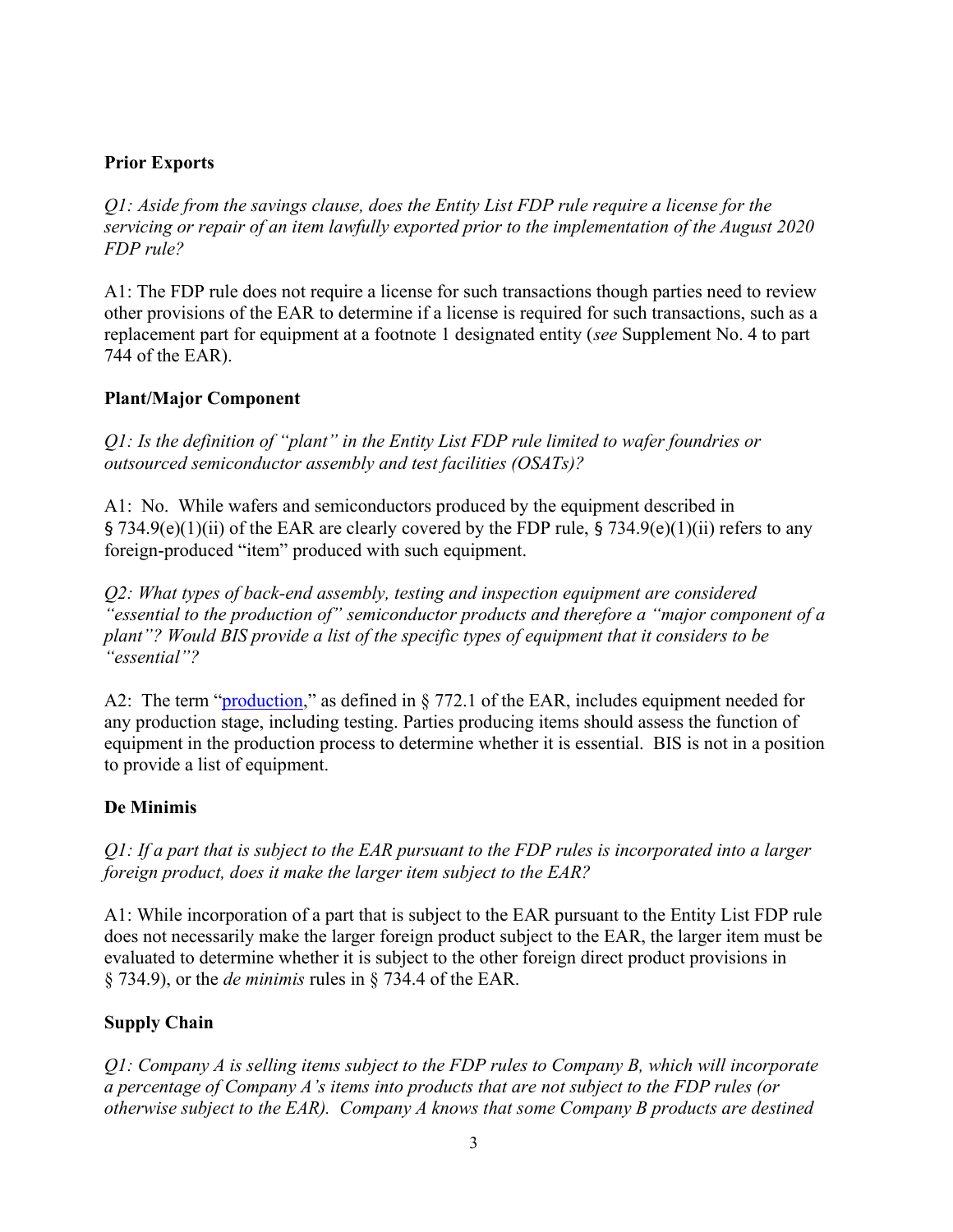to a footnote 1 designated entity. Does the Entity List FDP rule impose a license requirement on Company A?

A1a: If Company A knows that its items are destined for incorporation into Company B's products that will be sold to a footnote 1 designated entity, a license is required for the export from abroad, reexport, or transfer (in-country) of those items to Company B.

A1b: If a percentage of Company A's items are destined for incorporation into a Company B's products that will be sold to a footnote 1 designated entity, a license is required for the export from abroad, reexport, or transfer (in-country) of the percentage of those items to Company B.

A1c: If Company A knows that some percentage of the items it sells to Company B are destined for a footnote 1 entity but does not know which items, or what percentage of the items will be incorporated into those products, Company A should ask for that information from Company B. If no information is provided by Company B, a license would be required for all of Company A's items that will be exported from abroad, reexported, or transferred (in-country) to Company B.

Q2: A U.S. Company's integrated circuits are designed in the United States and manufactured and assembled by third party contractors outside of the United States. The U.S. Company understands that the foreign third-party contractors (i.e., the semiconductor foundry and the outsourced semiconductor assembly and test (OSAT) assembly facility) use U.S.-origin equipment in the manufacture and assembly of those integrated circuits. Are the integrated circuits covered foreign direct products when a footnote 1 designated entity is a party to the transaction?

A2: Yes, in two ways. Because they were designed using U.S.-origin technology, the integrated circuits would be captured by  $\S$  734.9(e)(1) of the Entity List FPD rule. In addition, because they were produced using a major component of a plant that is U.S. origin, they would be captured by  $\S$  734.9(e)(2). For purposes of this question, BIS assumes the technology and major component are specified by one of the ECCNs listed in the Entity List FDP rule.

Q3: Do the FDP rules impose a license requirement for the export of items from the United States to a party that produces items subject to the FDP rule?

A3: No, the FDP rules apply to foreign-produced items. However, other provisions in the EAR may impose license requirements for the export of items from the United States.

 $Q4$ : Company X manufactures Product Y. Product Y (i) is not in the United States; (ii) is not U.S.-origin; (iii) does not incorporate controlled U.S.-origin commodities or software above the applicable de minimis threshold; and (iv) is not the direct product of U.S.-origin technology or software controlled for national security reasons. As a result, Company X does not believe Product Y is subject to the EAR. However, Company X has knowledge that Product Y incorporates various types of foreign-produced components which, according to the component manufacturers, are subject to the FDP rule under either paragraph  $(e)(1)$  or (e)(2) of § 734.9(e) Company X intends to send Product Y to a footnote 1 designated entity. May Company  $X$  proceed absent confirmation that a license was obtained authorizing the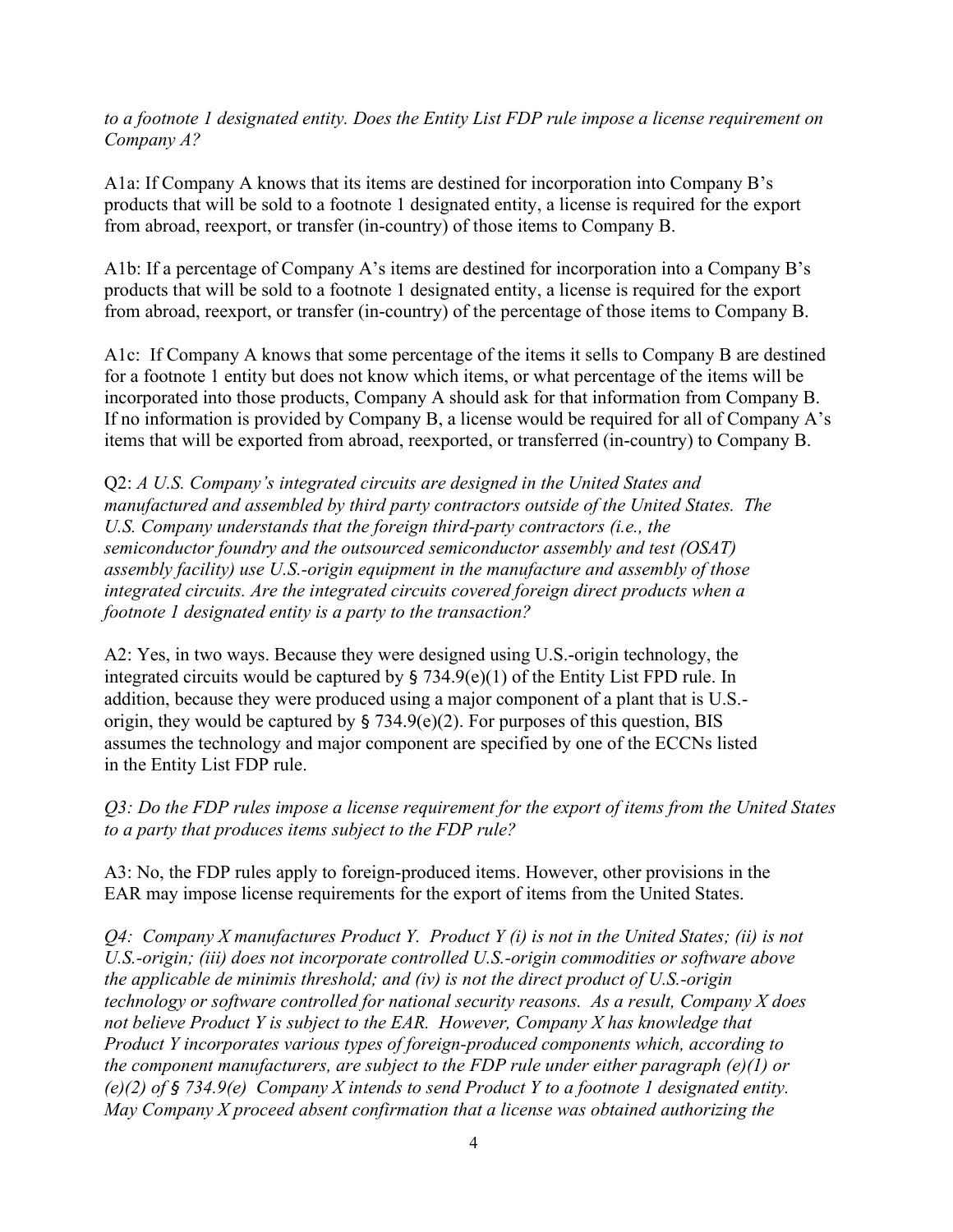#### incorporation of the components?

A4: Company X must have received a license or have confirmation that a license was obtained by the manufacturer of the foreign produced component(s) subject to the EAR under footnote 1. The EAR imposes a license requirement for the export from abroad, reexport, or transfer (in-country) of a foreign-produced direct product (i.e., the component) when there is "knowledge" that it (the foreign-produced direct product) will be incorporated or used in the "production" or "development" of any "part," "component," or "equipment" produced, purchased, or ordered by a footnote 1 designated entity or where a footnote 1 entity is a party to the transaction.

This response is consistent with previous guidance from BIS, in particular Supply Chain FAO # 1, describing licensing requirements in the context of a supply chain.

Failure by Company X to either: (1) confirm that the component supplier has obtained a license for the export from abroad, reexport, or transfer of the component subject to the EAR under footnote 1 being incorporated by Company X or a third party at Company X's direction into an item destined to a footnote 1 designated entity; or (2) obtain a license for the export from abroad, reexport, or transfer (in-country) of the component subject to the EAR under footnote 1 from the component supplier to Company X implicates General Prohibition 10. General Prohibition 10 prohibits proceeding with transactions with knowledge that a violation has occurred or is about to occur. See 15 C.F.R. §§ 736.2(b)(10) and 764.2(e). Specifically, absent an applicable license, Company X or its subcontractors "may not sell, transfer, export, reexport, finance, order, buy, remove, conceal, store, use, loan, dispose of, transport, forward, or otherwise service, in whole or in part" the components for incorporation into or use in the "production" or "development" of any "part," "component," or "equipment" produced, purchased, or ordered by a footnote 1 entity or where a footnote 1 entity is a party to the transaction without authorization. See  $\S$ § 736.2(b)(10) and 764.2(e) of the EAR.

## Prior Licenses

Q1: If a supplier obtains a license for a FDP to be reexported, exported from abroad, or transferred (in-country) to a footnote 1 designated entity on the Entity List and notifies the recipient that the item is subject to the FDP rule and requires a license under footnote 1 of Supplement No. 4 to part 744 of the EAR, is the recipient required to submit its own license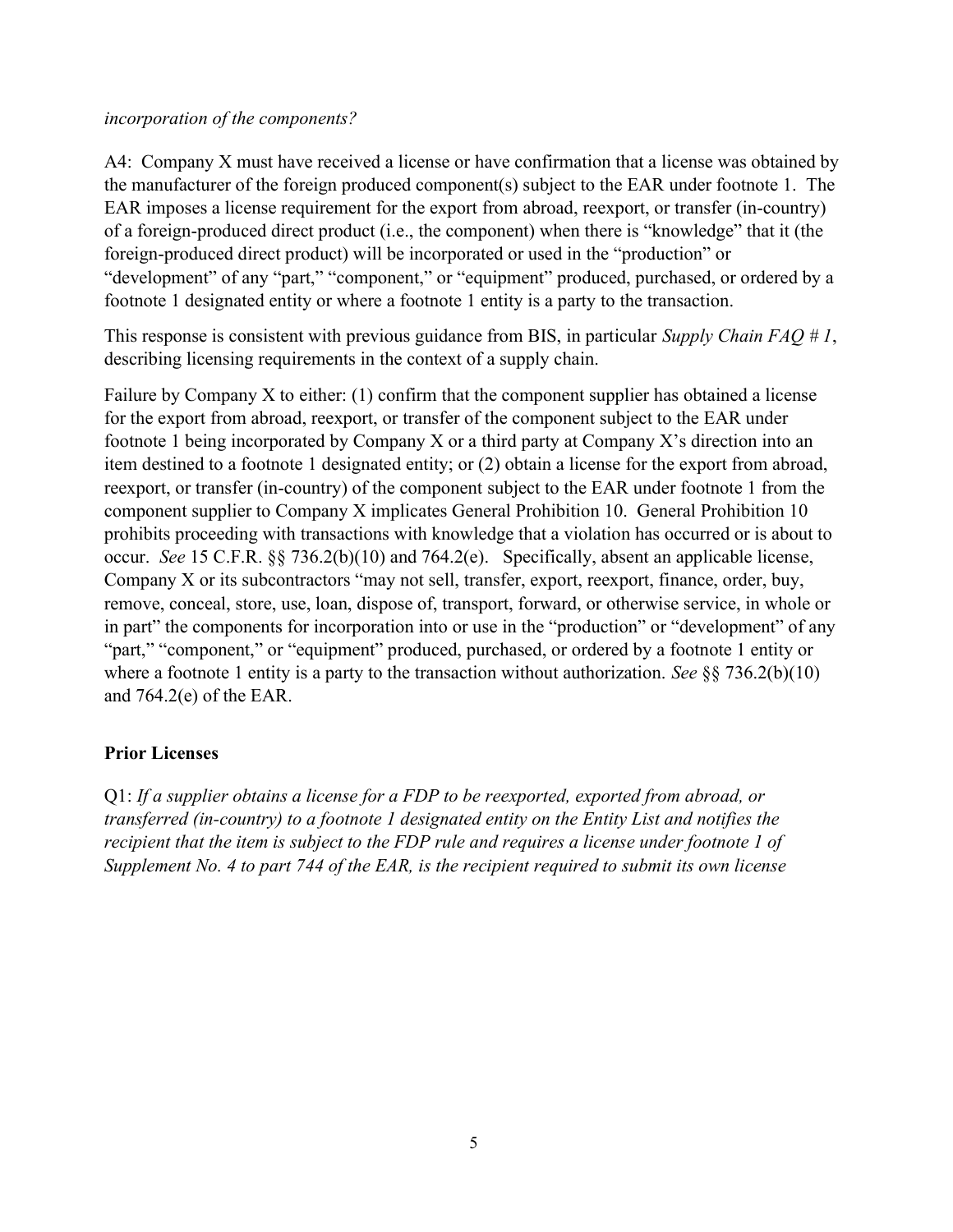application either to transfer the item directly, or to cover the transfer by a subsequent recipient, to a footnote 1 designated entity?

A1: The recipient can rely on the supplier's license. The recipient must receive written confirmation of the license and any conditions relevant to the transaction prior to using it. The recipient should notify any subsequent recipients of the license conditions and direct them to further notify the next recipient.

Q2: If a supplier notifies the next recipient in the production chain that the item being transferred is subject to the Entity List FDP rule and requires a license under  $\S$  744.11(a)(2) of the EAR, but the supplier has not informed the recipient that the supplier has already obtained a license for the transfer of the items to the recipient and end user, is the recipient required to submit a license application to Commerce to transfer the item to the end user, directly or by a subsequent recipient, to a footnote 1 designated entity?

A2: Yes. The recipient must obtain a Department of Commerce license for such a transfer. If a license is granted, the recipient should notify subsequent recipients and the footnote 1 designated entity of any license conditions.

Q3: If a supplier does not notify a subsequent recipient that the item is covered by FDP footnote 1 but the recipient knows the item is covered by paragraph (1) or (2) in footnote 1, is a Department of Commerce license required for the item's transfer, directly or by a subsequent recipient, to a footnote 1 designated entity?

A3: Yes. If the recipient has knowledge, as defined in the EAR, that the item is covered by § 744.11(a)(2) of the EAR, the recipient may not transfer the item without a Department of Commerce license.

 $Q_4$ : This question applies to general purpose products that are within the scope of paragraph (b) of footnote 1, now § 734.9(e)(1) of the EAR, that are shipped to many customers outside the United States for further processing. For products that were ordered by a footnote 1 designated entity but were not shipped before implementation of the August 2020 FDP rule, must the manufacturer obtain a license to ship the products to different sites that are part of the manufacturing process? If an order comes in from a footnote 1 designated entity for products that are at some stage of completion does this mean movement of the products must stop until a license is obtained?

A4: If an item was not covered by the savings clause of the FDP rule, it will require a license for the export from abroad, reexport, or transfer (in-country) of that item from one party to another for further processing, regardless of its stage of production.

Q5: If a distributor has a license to provide products to a footnote 1 designated entity, does the supplier need to get a separate license to cover the reexport or transfer of our products to the distributor?

A5: Because the distributor has a license to provide the final product to the footnote 1 designated entity, the license requirement of the Entity List FDP rule is fulfilled and does not apply to the supplier. The distributor should communicate the existence of a license to the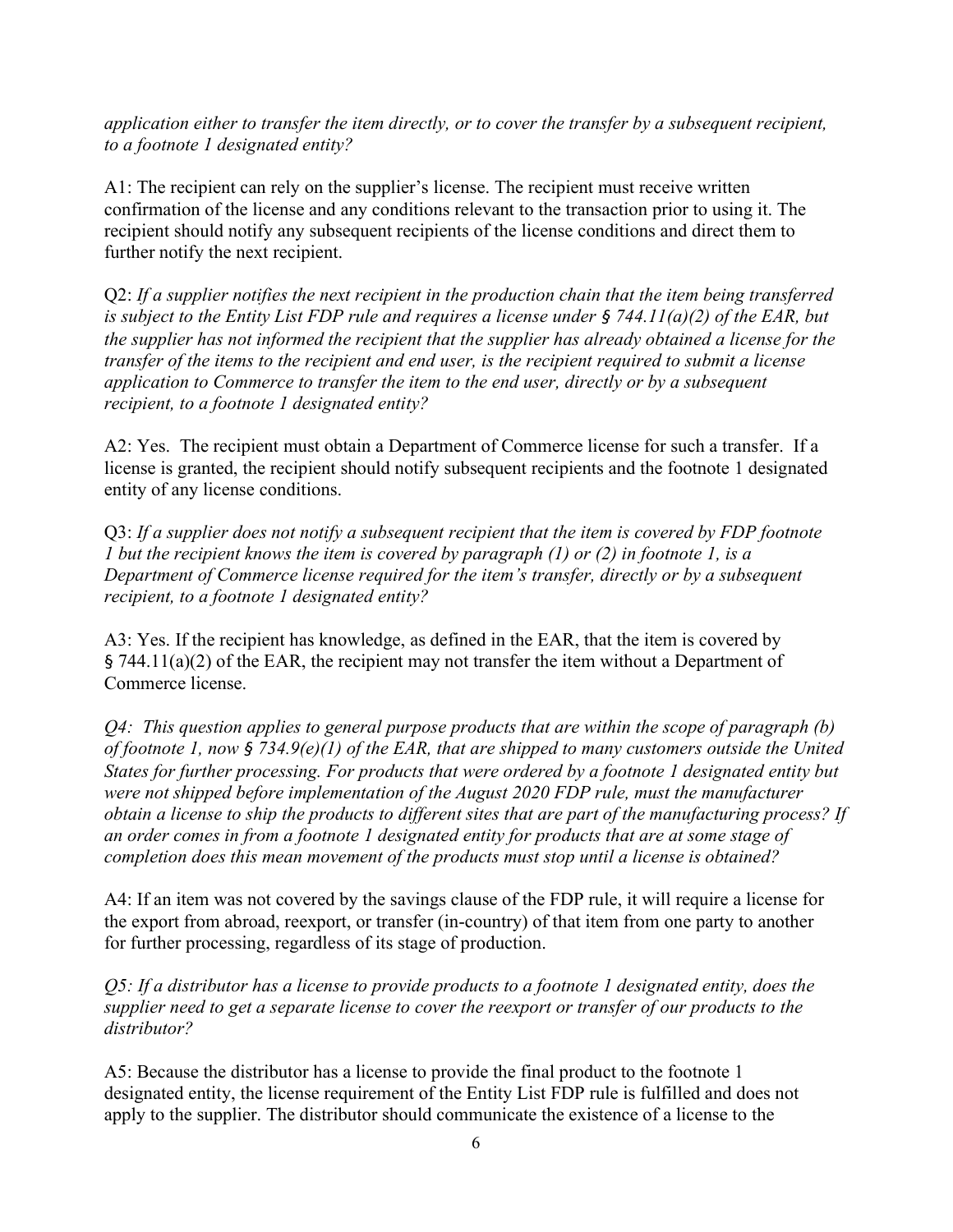suppliers of the product and the suppliers should ensure they receive written confirmation of the license and any conditions.

# Licensing Policy

Q1: If BIS approves a license application for production equipment subject to the Entity List FDP rule, will a license for subsequent replacement parts and components for the repair of that equipment be approved?

A1: The license application for the initial export of the equipment should request a sufficient number of parts and spares. Additionally, License Exception Servicing and Replacement of Parts and Equipment (RPL) may be available for replacement of parts and components to entities that are not listed on the Entity List if the transaction meets all other requirements of that license exception. See Supplement No. 4 to part 744 of the EAR for a list of entities on the Entity List and part 740 of the EAR for a description of license exceptions and their scope. Note that pursuant to § 744.11(a), license exceptions are not available for Entity List listed entities unless authorized in the Entity List entry for the entity that is party to the transaction. If License Exception RPL is not available for the transaction, subsequent applications for spare parts and components for the original exported equipment will be reviewed under the license review policy in place at the time the subsequent application is made.

Q2: Will license applications for non-telecom related items be reviewed under a case-by-case review or a presumption of denial?

A2: The presumption of denial licensing policy applies to all transactions covered by footnote 1 to Supplement No. 4 to part 744 of the EAR, except as described in § 744.11(a)(2) of the EAR.

Q3: Can a listed entity act as purchaser or freight forwarder to transport my shipment of items subject to the EAR to the ultimate consignee or end-user?

A3: A BIS license is required prior to such a transaction. As stated in § 744.11(a), a license is required for the export, reexport, or transfer (in-country) of items subject to the EAR when an entity on the Entity List is a party to the transaction as described in § 748.5(c)-(f). Parties to the transaction may include purchasers, intermediate consignees (such as forwarding agents), ultimate consignees, and end-users. Any application for such a license will be reviewed in accordance with the License Review Policy associated with the listed entity on the Entity List. This policy is, most commonly, a presumption of denial.

BIS also recommends consulting the other export screening lists maintained by the U.S. Government to ensure that any listed entity performing an activity (e.g., services) not subject to the EAR does not violate sanctions or restrictions administered by other U.S. Government agencies.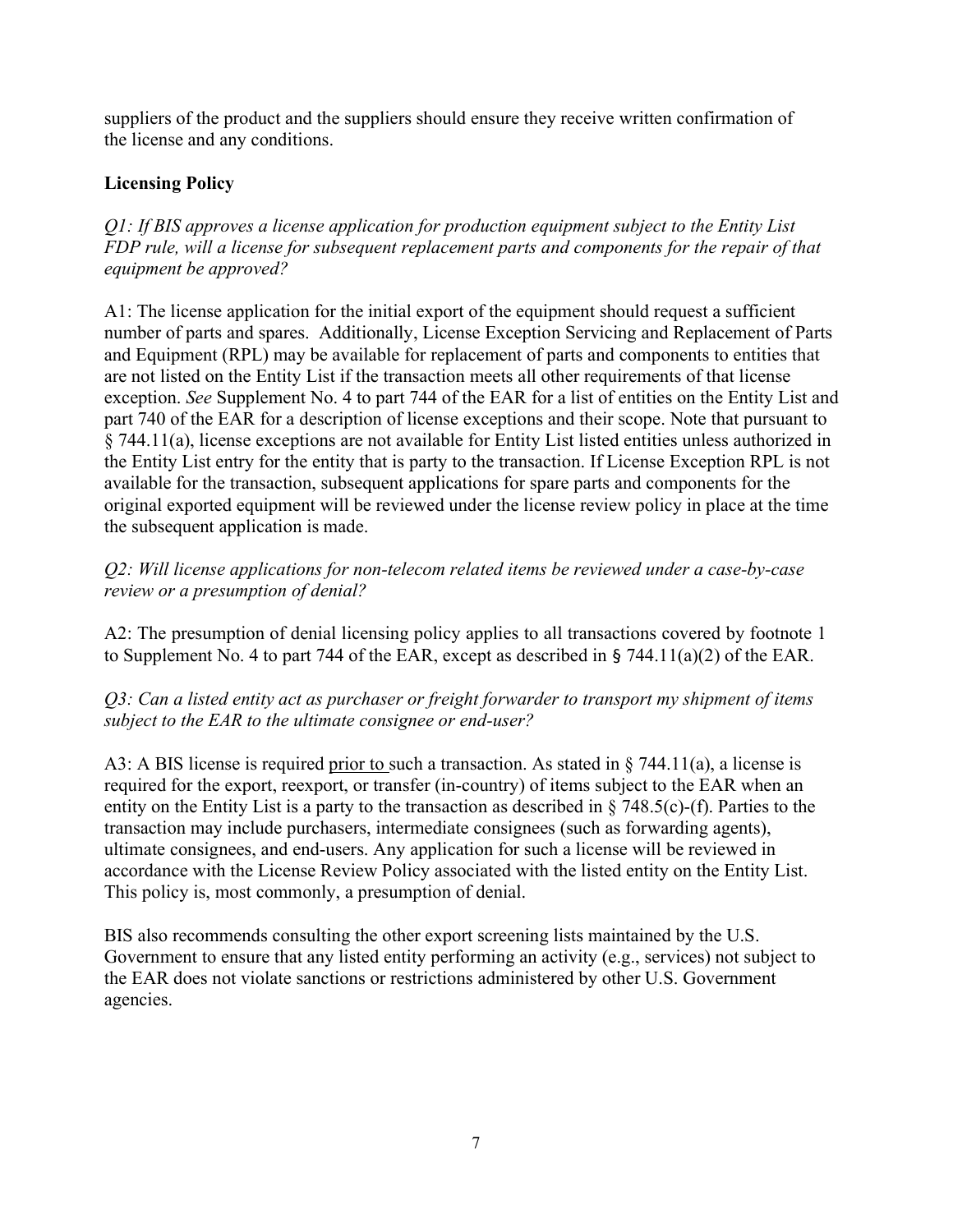## Q4: Can a listed entity act as my company's purchasing agent for items subject to the EAR?

A4: A BIS license is required prior to such a transaction. As stated in § 744.11(a), a license is required for the export, reexport, or transfer (in-country) of items subject to the EAR when an entity on the Entity List is a party to the transaction as described in § 748.5(c)-(f). Parties to the transaction may include purchasers, intermediate consignees (such as forwarding agents), ultimate consignees, and end-users. Any application for such a license will be reviewed in accordance with the License Review Policy associated with the listed entity on the Entity List. This policy is, most commonly, a presumption of denial.

BIS also recommends consulting the other export screening lists maintained by the U.S. Government to ensure that any listed entity performing an activity (e.g., services) not subject to the EAR does not violate sanctions or restrictions administered by other U.S. Government agencies.

## Item-Specific Questions

Q1: Does the Entity List FDP rule apply to suppliers of cameras, screens, and earphones? The camera, screen, and earphone products might have incorporated chips that are subject to the EAR.

A1: The license requirement in the Entity List FDP rule applies to any item that meets the criteria of § 734.9(e) of the EAR. The exporter will need to determine the ECCNs of those products if they have "knowledge" that the items are destined for a footnote 1 entity.

Q2: When producing a cellphone, if only U.S. software is used in the product engineering stage, will the cellphone be a foreign direct product and be subject to the EAR under the Entity List FDP rule?

A2: The direct product would be whatever the U.S. software produces. In most cases the direct product of the U.S. software would be the product design, which may be subject to  $\S 734.9(e)(1)$ of the Entity List FDP rule. In addition, the cellphone may be subject to the EAR pursuant to either the *de minimis* rule in § 734.4 of the EAR or the other provisions of the foreign direct product rule in § 734.9 of the EAR.

 $Q3$ : Would § 734.9(e)(2) of the EAR apply where equipment classified under ECCNs 3B991 and 3B992 is used to test a chip that is a direct product of a design produced by a footnote 1 designated entity on the Entity List? ECCNs 3B991 and 3B992 are not explicitly named in the ECCNs in paragraph § 734.9(e)(2) of the Entity List FDP rule, but U.S.-origin equipment that is 3B991 or 3B992 would be a direct product of 3D991 software and/or 3E991 technology such that paragraph  $(e)(2)$  would apply, assuming all other criteria are met.

A3: The 3B991/3B992 equipment is a direct product of ECCNs 3D001, 3D991, 3E001, 3E002, 3E003, 3E991, 4D001, 4D993, 4D994, 4E001, 4E992, 4E993, 5D001, 5D991, 5E001, or 5E991 of the CCL. Therefore, the license requirement in  $\S$  744.11(a)(2) would apply to FDPs tested on U.S.-origin 3B991/3B992 equipment, whether made in the United States or abroad, when there